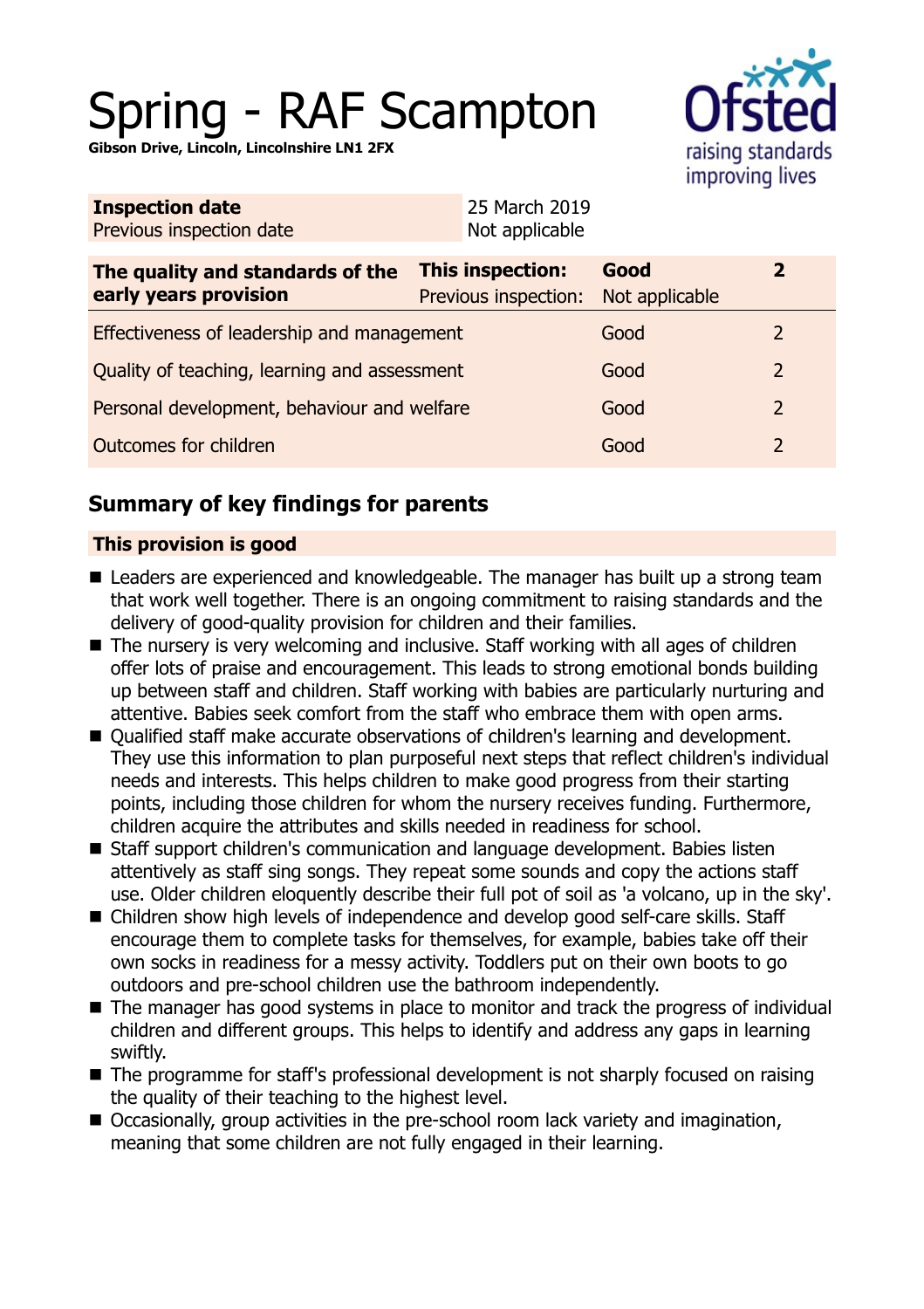## **What the setting needs to do to improve further**

## **To further improve the quality of the early years provision the provider should:**

- **E** strengthen the programme for professional development, to further raise the quality of teaching to the highest level
- $\blacksquare$  develop the organisation of pre-school group sessions so they are imaginative and varied, to help all children remain highly engaged in their learning.

## **Inspection activities**

- $\blacksquare$  The inspector observed the quality of teaching during activities indoors and outdoors and assessed the impact this has on children's learning.
- $\blacksquare$  The inspector spoke with staff and children during the inspection.
- $\blacksquare$  The inspector completed a joint observation with the nursery deputy manager.
- The inspector held a meeting with the nursery deputy manager. She looked at relevant documentation and evidence of the suitability of staff working in the nursery.
- $\blacksquare$  The inspector spoke to several parents during the inspection and took account of their views.

**Inspector** Sharon Alleary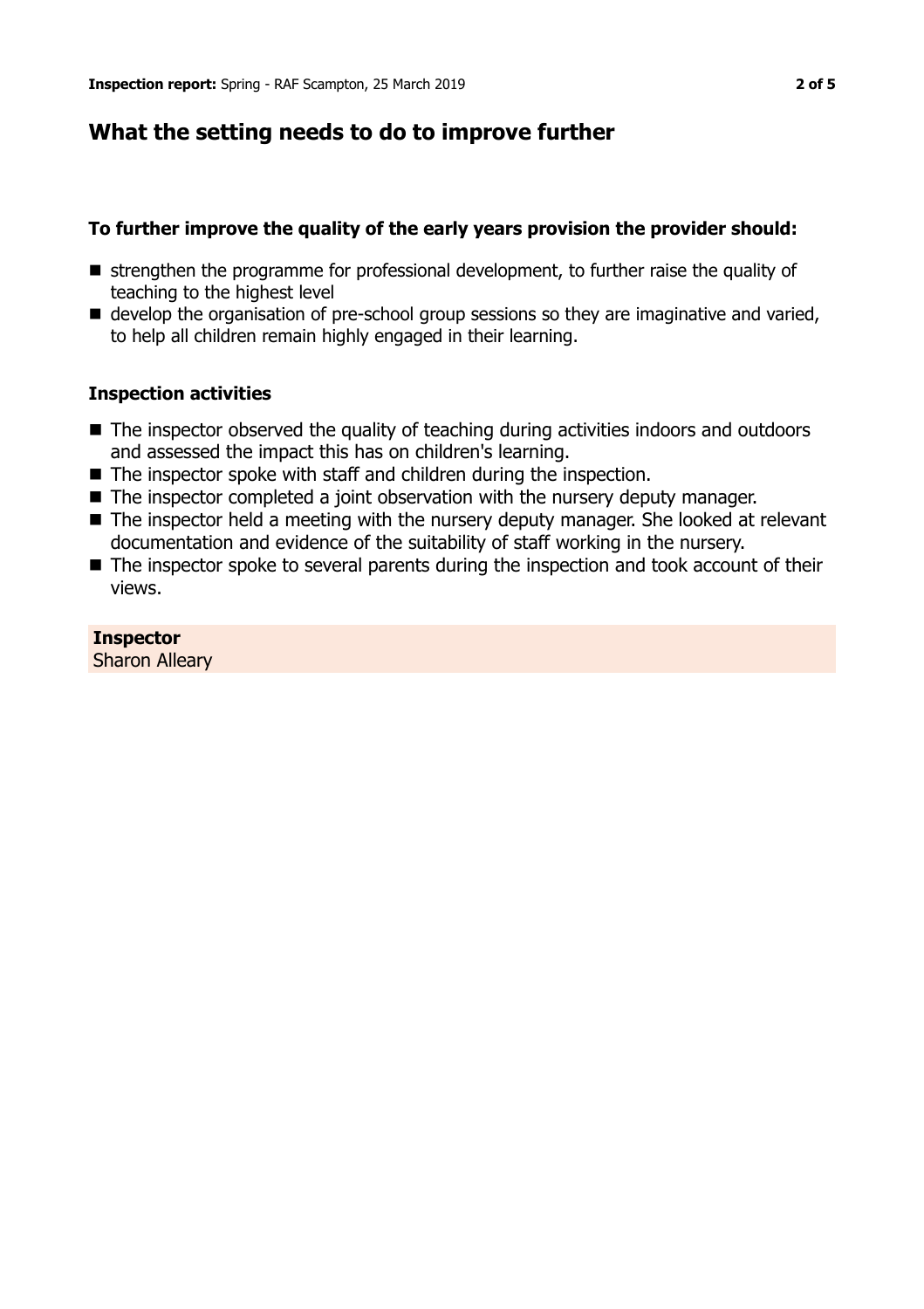## **Inspection findings**

## **Effectiveness of leadership and management is good**

The arrangements for safeguarding are effective. Leaders and staff demonstrate a good understanding of child protection issues. They know how to identify and report concerns to protect children from harm. Staff supervise the children well, they are always within sight or sound of the children they are looking after. This contributes to children's safety and welfare. The management follow a robust recruitment procedure. They check staff's suitability, both at interview and ongoing, to ensure they are suitable to work with children. The manager carries out one-to-one meetings with staff to ensure that they fulfil their job role and responsibilities. Staff observe each other's practice, this, overall, helps them build on their skills and to deliver good-quality learning.

## **Quality of teaching, learning and assessment is good**

Staff recognise opportunities to engage children in imaginative play. They introduce a make-believe scenario, travelling in a submarine. The children watch mesmerised when staff appear in a wig, pretending to be a sea creature. Staff provide opportunities for babies to engage with early technology. Babies react with genuine interest to electronic animals that blink their eyes and move their arms. Staff acknowledge when children are enjoying an activity and focus on the enjoyment rather than the end product. For example, when children fill pots to plant flowers, they thoroughly relish the filling and emptying process. Staff work closely with parents and carers to provide good support for children with special educational needs and/or disabilities.

#### **Personal development, behaviour and welfare are good**

Staff promote children's well-being effectively. They ensure the provision is clean and children follow good hygiene practices. Toddlers and pre-school children eat their snacks and meals at the table, together with their peers. This helps to promote good social skills. Children have access to fresh drinking water. This helps them to stay hydrated during the day. Children behave well, for example, they say, 'excuse me' before speaking to visitors. Furthermore, children are kind to each other, offering their friends a hand to hold as they line up to go indoors. Staff have developed strong partnerships with parents. They regularly share information with parents to help them understand what children have learned and what they are learning next. Carers comment they feel completely included in their children's learning and development.

#### **Outcomes for children are good**

Children of all ages develop very good physical skills. Babies begin to take tentative early steps and eagerly jump up and down on equipment. Toddlers run around and safely negotiate the different levels and obstacles outdoors. Pre-school children thoroughly enjoy pedalling the wheeled toys, giving tandem rides to their friends. Toddlers develop their creative skills well. They enjoy using glue, jewels and master the use of scissors to cut paper. Furthermore, toddlers enjoy listening to stories being read to them by staff who use animated voices. Pre-school children begin to develop early literacy skills as they practise writing on clipboards and write their names on cards for family members. Children's emerging mathematical understanding is supported well. Staff encourage children to count the number of children sitting at welcome time.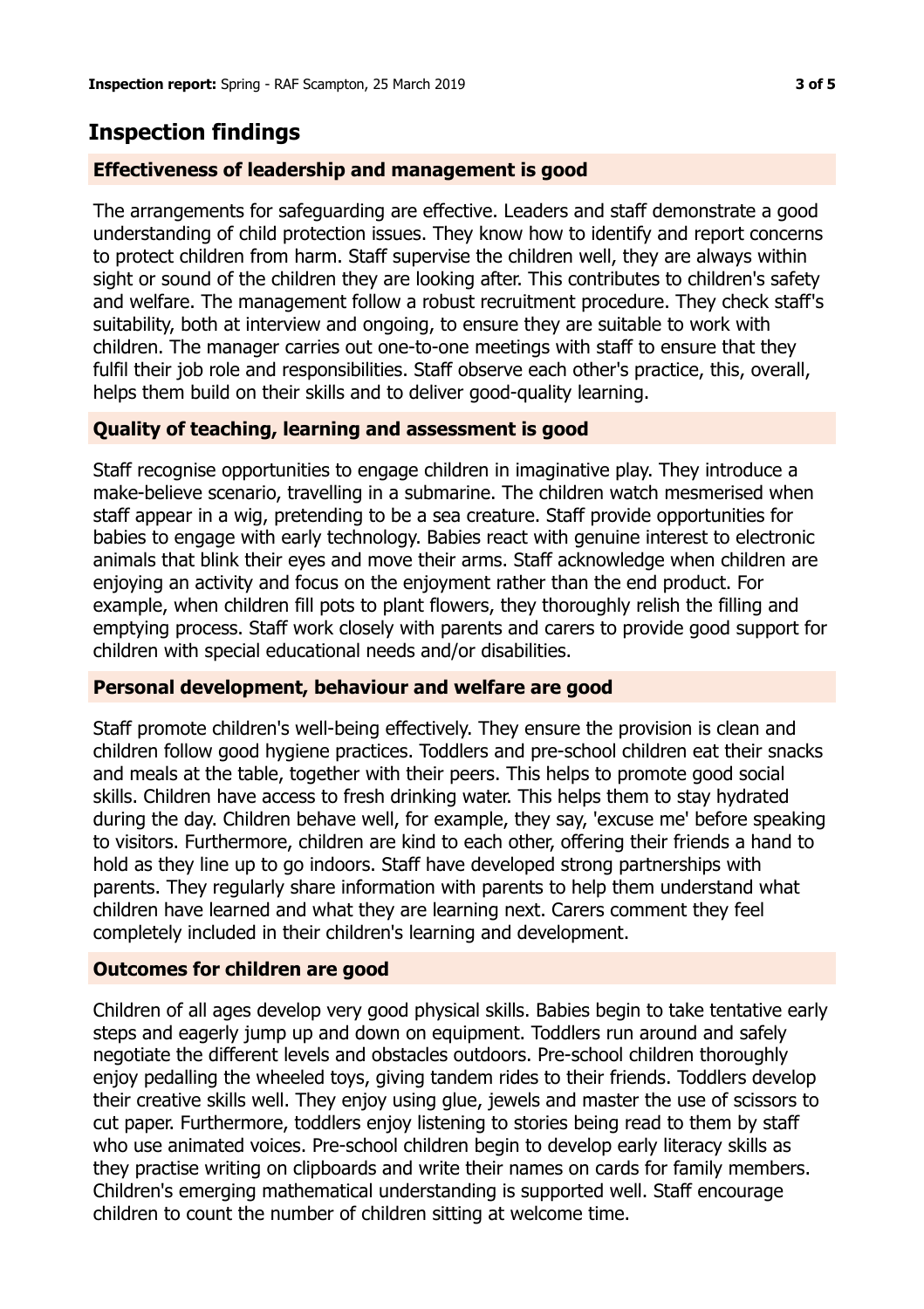## **Setting details**

| Unique reference number                             | EY551900                                                                             |
|-----------------------------------------------------|--------------------------------------------------------------------------------------|
| <b>Local authority</b>                              | Lincolnshire                                                                         |
| <b>Inspection number</b>                            | 10100738                                                                             |
| <b>Type of provision</b>                            | Childcare on non-domestic premises                                                   |
| <b>Registers</b>                                    | Early Years Register, Compulsory Childcare<br>Register, Voluntary Childcare Register |
| Day care type                                       | Full day care                                                                        |
| Age range of children                               | $0 - 10$                                                                             |
| <b>Total number of places</b>                       | 61                                                                                   |
| Number of children on roll                          | 129                                                                                  |
| <b>Name of registered person</b>                    | Action For Children Developments Ltd                                                 |
| <b>Registered person unique</b><br>reference number | RP539433                                                                             |
| Date of previous inspection                         | Not applicable                                                                       |
| <b>Telephone number</b>                             | 01522 731941                                                                         |

Spring - RAF Scampton re-registered in 2017 and is in Scampton, Lincolnshire. The setting employs 18 members of childcare staff. Of these, 10 hold appropriate early years qualifications at level 3, two hold qualified teacher status and one holds a level 2 qualification. The setting opens from Monday to Friday all year round, apart from Christmas when they close for two weeks. Sessions are from 7.30am until 5.30pm. The setting provides funded early education for two-, three- and four-year-old children.

This inspection was carried out by Ofsted under sections 49 and 50 of the Childcare Act 2006 on the quality and standards of provision that is registered on the Early Years Register. The registered person must ensure that this provision complies with the statutory framework for children's learning, development and care, known as the early years foundation stage.

Any complaints about the inspection or the report should be made following the procedures set out in the guidance Complaints procedure: raising concerns and making complaints about Ofsted, which is available from Ofsted's website: www.ofsted.gov.uk. If you would like Ofsted to send you a copy of the guidance, please telephone 0300 123 4234, or email [enquiries@ofsted.gov.uk.](mailto:enquiries@ofsted.gov.uk)